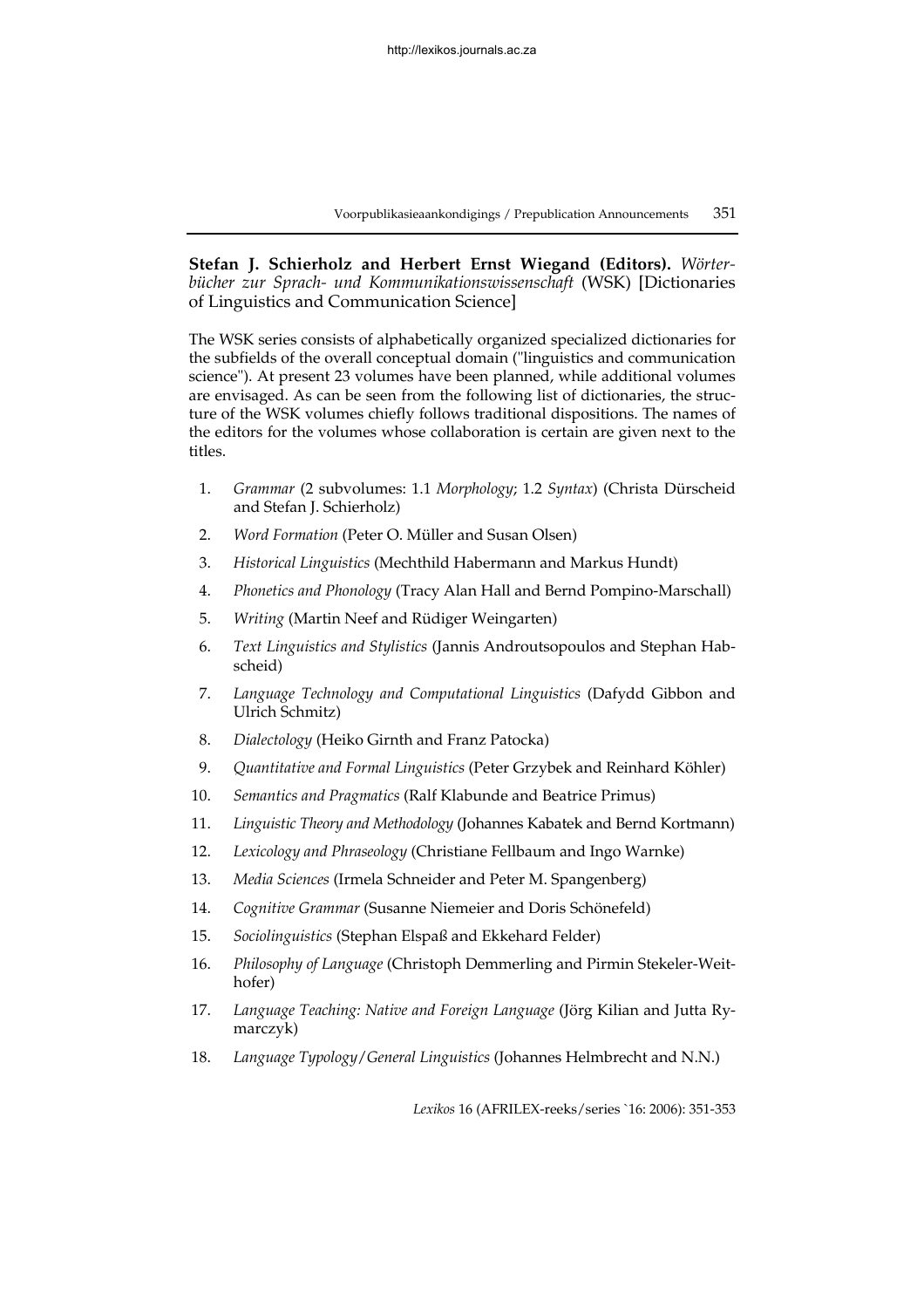- 19. *Semiotics* (Guido Ipsen and N.N.)
- 20. *Conversation Linguistics*
- 21. *Lexicography and Dictionary Research*
- 22. *Psycho- and Neurolinguistics* (Christina Kauschke and Prisca Stenneken)
- 23. *Language and Variety Names*

The intended users of the WSK can be divided into three groups:

- (a) Students in all philological or linguistic disciplines, both in Germany and abroad, who need to read professional literature in German and English. These are considered semi-experts.
- (b) Academic instructors, in Germany and abroad, who are the teachers of the students in group (a). These are considered experts in some fields and semi-experts in others.
- (c) University graduates who have taken their degrees in a philological and/or linguistic discipline and whose professions draw on their field(s) of study. These primarily include secondary school teachers but also smaller groups such as specialized translators and terminologists considered experts in some fields and semi-experts in others.

All WSK volumes will be multifunctional, with the various dictionary functions weighted as follows:

- (a) Primary functions of the dictionary include:
	- aid in the comprehension of texts ("comprehension function"), and

 — provision of specialized information on a given field ("information function").

- (b) The secondary function of the dictionaries is:
	- aid in translation ("translation function").

These dictionary functions cover at least 120 clearly distinguishable types of usage situations for a particular dictionary.

The WSK volumes contain a front matter section, a word-list and a back matter section.

The most important part of the front matter is the systematic introduction to the special field covered by the entries in the word-list. This introduction is divided into paragraphs and stretches across three or four printed sheets. At the end of each paragraph there are references to all synopsis articles belonging together; it is possible to refer to paragraphs of the systematic introduction in dictionary articles, creating bidirectional references.